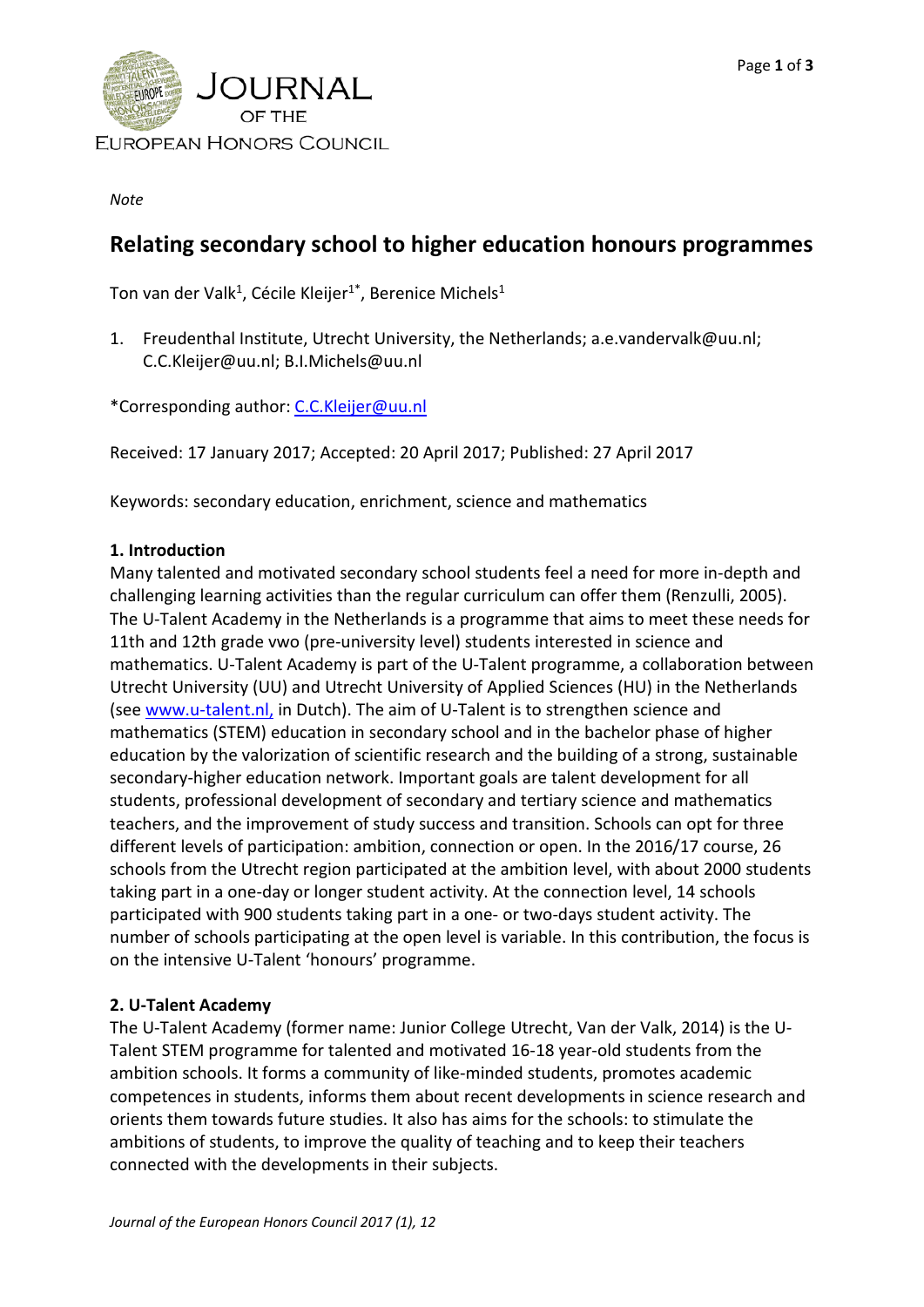Started with 21 students in 2004, the U-Talent Academy now welcomes 150 grade 11 and 150 grade 12 students a year from the ambition schools (Van der Valk, Tromp & Kleijer, 2015). The students are carefully selected. First, grade 10 students are informed about the programme and they can participate in an orienting two-day university course. Then, they can apply for one of the limited number of U-Talent Academy places the school is granted. The schools select and enlist the applicants to the U-Talent Board, which decides about admission.

The programme is partly carried out at the schools, partly at the Utrecht University campus. The U-Talent school programmes are determined by the schools, but agree in including differentiation in science lessons, additional enrichment projects and school community activities. Moreover, students get assignments, preparing for the lessons at the university. In the campus programme, students come to the university campus for two days a month. The programme includes enrichment modules, an excursion e.g. to CERN in Geneva, Switzerland, community activities and writing a 'U-Talent thesis'. The enrichment modules are about recent developments in science research. They are developed and taught by secondary school teachers in cooperation with university researchers. Some module titles are 'Ice and climate', 'Membranes', 'Microtubuli' and 'Simulation and games'. Students do their 120 hours 'thesis research' in a research group of Utrecht University and present the results to their teachers, fellow students and parents.

At the end of secondary school, U-Talent students get a U-Talent certificate that gives entrance to the honours programmes of the Faculty of Science of Utrecht University.

## **3. Results of the programme**

Students appear to highly appreciate the U-Talent Academy campus programme: a yearly mean score of 7.5 to 8 on a 10-point scale (from very bad to very good). The school programme is appreciated less high (mean 6.7), but the appreciation is very much schooldependent.

Since its start, all but one U-Talent Academy students passed the national examinations with good to excellent grades. More than 80% of the alumni chose a STEM study in natural sciences or life sciences (including medicine). 30-40 % opted for studying at Utrecht University (Van der Valk and Pilot, 2012).

Tromp et al. (2014) analysed the study success of U-Talent Academy students studying at Utrecht University and matched them with non-U-Talent Academy students. The U-Talent students accomplished better in the number of EC's accomplished, in marks and in the duration of their study.

## **4. Concluding remarks**

The U-Talent Academy is successfully implemented since 2004. The results show that honours education already can start in secondary school, satisfying its students by offering them an additional learning challenge.

For the selected U-Talent Academy students, the gap between secondary and higher education is narrowed or even closed, especially with respect to honours. That is not the case for other students, even if they are very talented. The broader U-Talent programme sees it as its mission to work on a continuous learning trajectory from primary to tertiary education in science and mathematics for all students, the very talented ones as well as the regular ones.